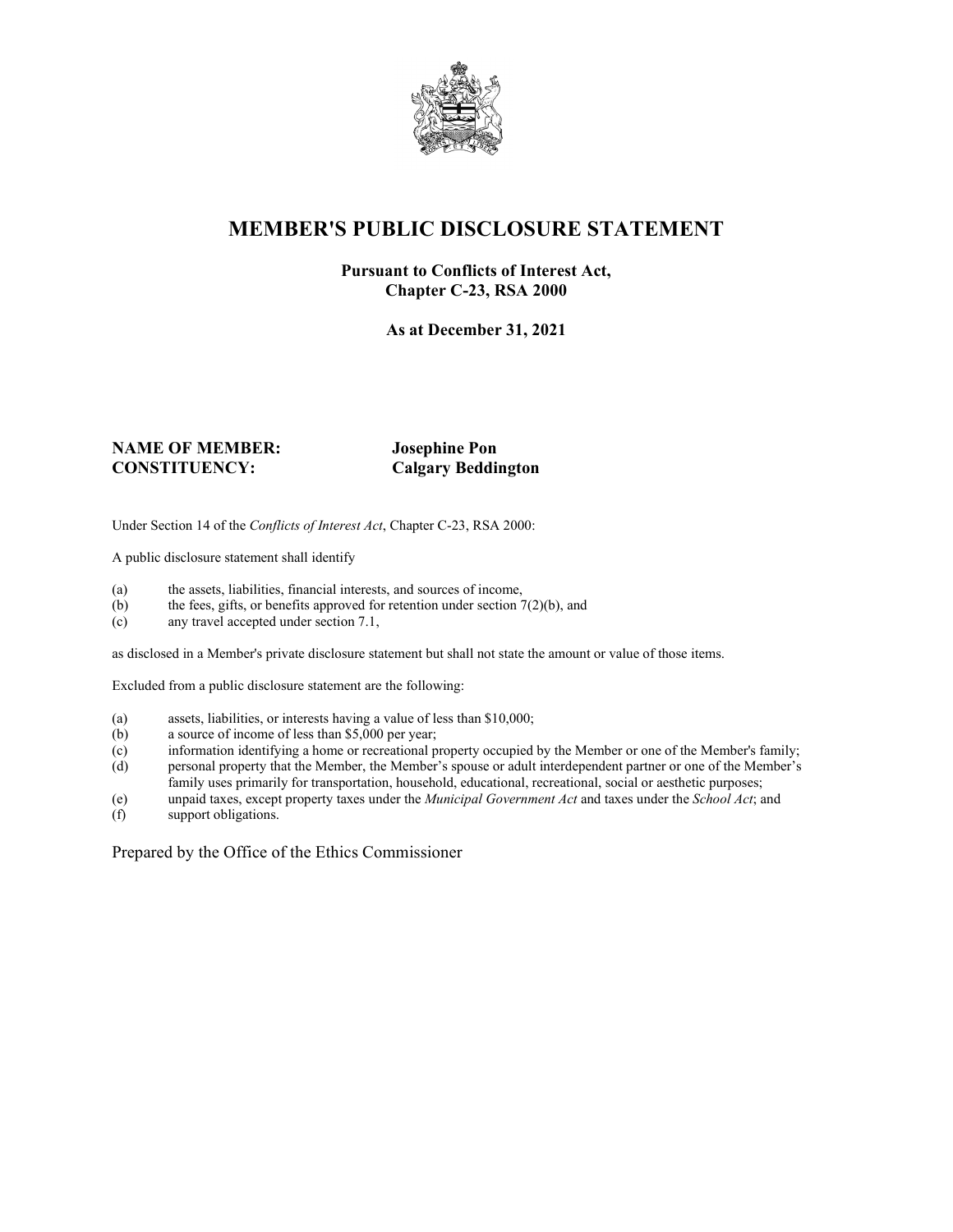## **PUBLIC DISCLOSURE STATEMENT FOR Josephine Pon**

# **FORM 1: MEMBER (Josephine Pon)**

| <b>INCOME</b>                                                                                   |                                                                                                                                                      |
|-------------------------------------------------------------------------------------------------|------------------------------------------------------------------------------------------------------------------------------------------------------|
| <b>Source</b>                                                                                   | <b>Nature of Income</b>                                                                                                                              |
| <b>Province of Alberta</b>                                                                      | MLA Indemnity and allowance                                                                                                                          |
| <b>ASSETS</b>                                                                                   |                                                                                                                                                      |
| <b>Real Property</b>                                                                            | Primary Residence<br>Secondary Residence                                                                                                             |
| <b>Bank, Trust Company or Other Financial</b><br><b>Institution</b>                             | RBC, Bank of Nova Scotia                                                                                                                             |
| <b>Publicly Traded Securities (stocks and bonds)</b><br>and Registered Retirement Savings Plans | n/a                                                                                                                                                  |
| <b>Canada Savings Bonds, Guaranteed</b><br><b>Investment Certificates</b>                       | n/a                                                                                                                                                  |
| <b>Mutual Funds</b>                                                                             | RBC Bond Fund, RBC Global Corporate Bond<br>Fund, RBC Private Short-Term Income Pool,<br>RBC Global Bond Fund, RBC Private Canadian<br>Dividend Pool |
| <b>Annuities and Life Insurance Policies</b>                                                    | Royal Bank, MLA Group Plan                                                                                                                           |
| <b>Pension Rights</b>                                                                           | <b>CMHC</b>                                                                                                                                          |
| <b>Other Assets</b>                                                                             | n/a                                                                                                                                                  |
| <b>Gifts and Personal Benefits</b>                                                              | vest and carving from Tribal Chiefs<br>Ventures Inc.                                                                                                 |
| <b>Travel on Non-commercial Aircraft</b>                                                        | n/a                                                                                                                                                  |
| <b>LIABILITIES</b>                                                                              |                                                                                                                                                      |
| Mortgages                                                                                       | <b>RBC</b>                                                                                                                                           |
| <b>Loans or Lines of Credit</b>                                                                 | n/a                                                                                                                                                  |
| <b>Guarantees</b>                                                                               | n/a                                                                                                                                                  |
| Other                                                                                           | n/a                                                                                                                                                  |
| <b>FINANCIAL INTERESTS</b>                                                                      |                                                                                                                                                      |
| n/a                                                                                             |                                                                                                                                                      |